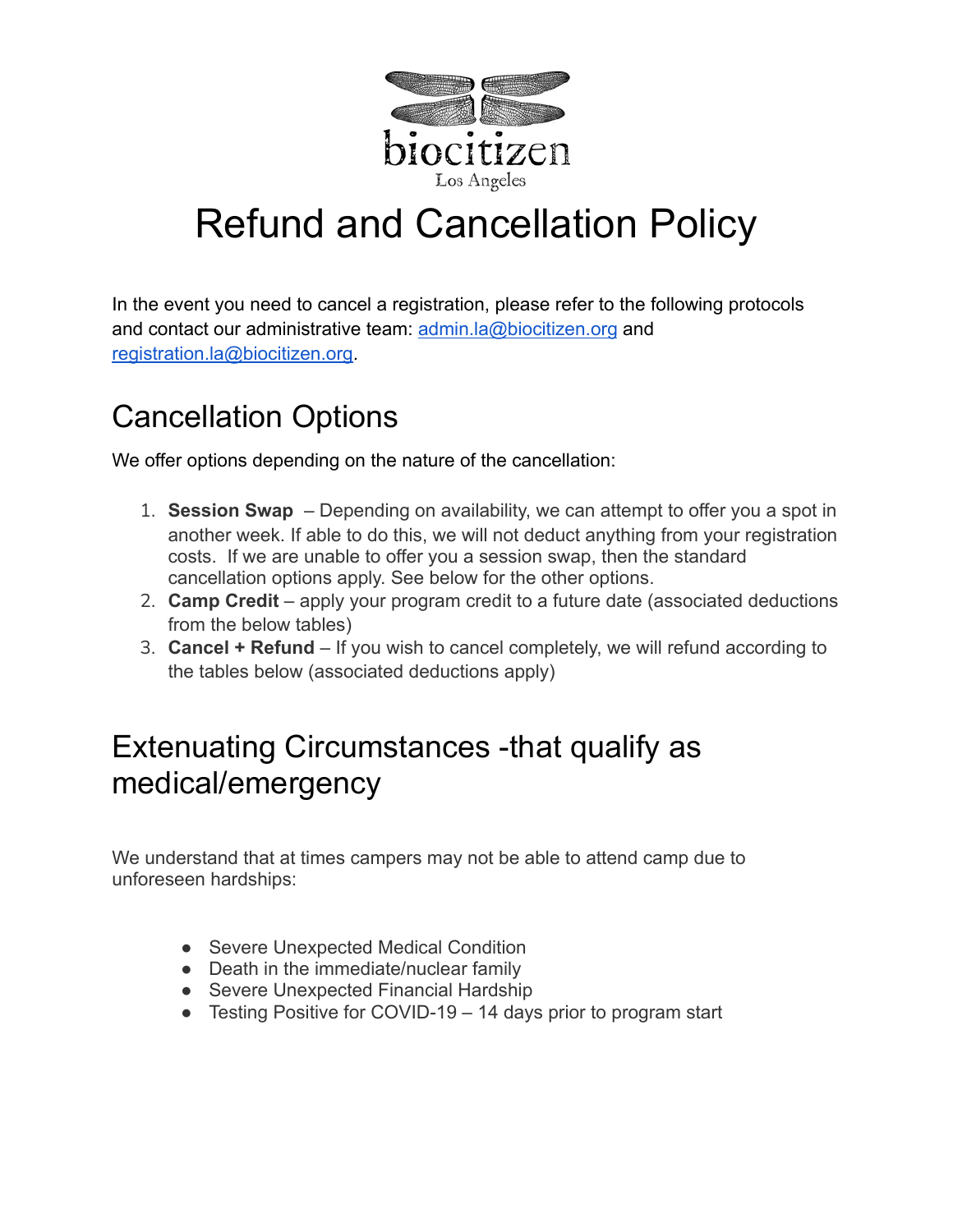

| <b>Summer 2022 Cancellation Policy</b> |                                                                                                                                                                                                         |                                                                                                                                                                                           |                                        |  |  |
|----------------------------------------|---------------------------------------------------------------------------------------------------------------------------------------------------------------------------------------------------------|-------------------------------------------------------------------------------------------------------------------------------------------------------------------------------------------|----------------------------------------|--|--|
| You cancel due to -                    | Scenario                                                                                                                                                                                                | Timeline                                                                                                                                                                                  | <b>Credit/Refund</b>                   |  |  |
| <b>Covid/Medical Emergency</b>         | If your student cannot<br>attend camp due to testing<br>positive, being exposed to<br>someone symptomatic or<br>positive, or otherwise<br>medical emergency we<br>offer the following<br>credit/refund. | Mar 1st                                                                                                                                                                                   | 100% Credit or 100% refund             |  |  |
| Non-medical                            | You wish to cancel your<br>enrollment based on a<br>non-medical emergency                                                                                                                               | Mar 2nd - Apr 31st                                                                                                                                                                        | 100% Credit / 70% refund               |  |  |
| Non-medical                            |                                                                                                                                                                                                         | May 1st - 30th                                                                                                                                                                            | 80% Credit or 40% refund               |  |  |
| Non-medical                            |                                                                                                                                                                                                         | June 1st - Program<br><b>Start Date</b>                                                                                                                                                   | 25% Credit or Week Swap (see<br>below) |  |  |
| <b>Session Swap</b>                    |                                                                                                                                                                                                         | Depending on availability, we can attempt to offer you a spot in another<br>week. If able to do this, we will not deduct anything from your registration<br>costs. See below for details. |                                        |  |  |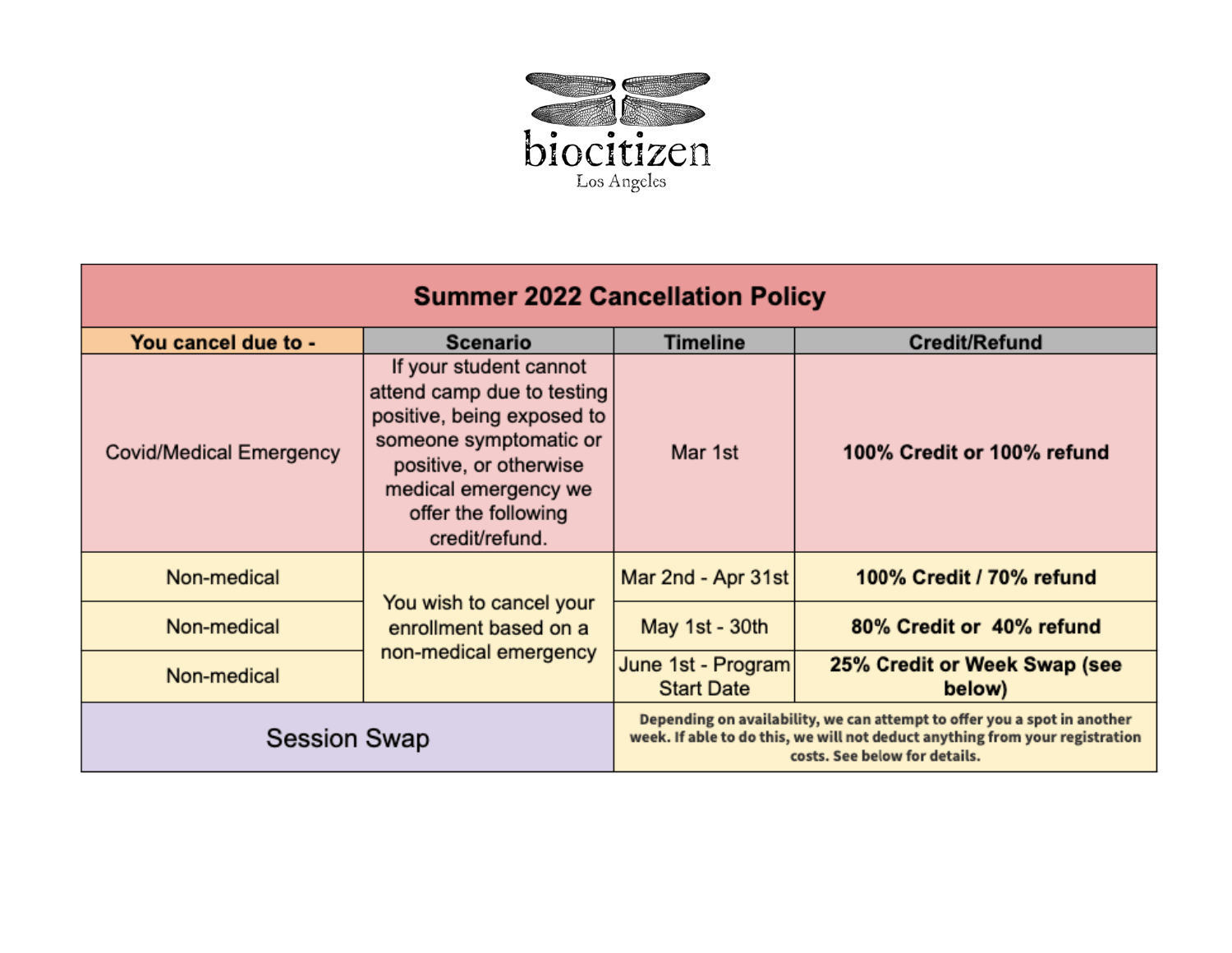

## **General Programs Cancellation Policy**

| You cancel due to -            | <b>Scenario</b>                                                                                                                                                                                         | <b>Timeline</b>                          | <b>Credit/Refund</b>              |
|--------------------------------|---------------------------------------------------------------------------------------------------------------------------------------------------------------------------------------------------------|------------------------------------------|-----------------------------------|
| <b>Covid/Medical Emergency</b> | If your student cannot<br>attend camp due to testing<br>positive, being exposed to<br>someone symptomatic or<br>positive, or otherwise<br>medical emergency we<br>offer the following<br>credit/refund. | 7-14 days prior to<br>camp start         | 100% Credit or 75% refund         |
| Non-medical                    | You wish to cancel your<br>enrollment based on a<br>non-emergency                                                                                                                                       | < 7 days from<br>program start           | 70% Credit / No refund            |
| Non-medical                    |                                                                                                                                                                                                         | 8-14 days or prior<br>from program start | 100% Credit / 75% refund          |
| Non-medical                    |                                                                                                                                                                                                         | 1 month or more<br>from program start    | <b>Full refund or 100% Credit</b> |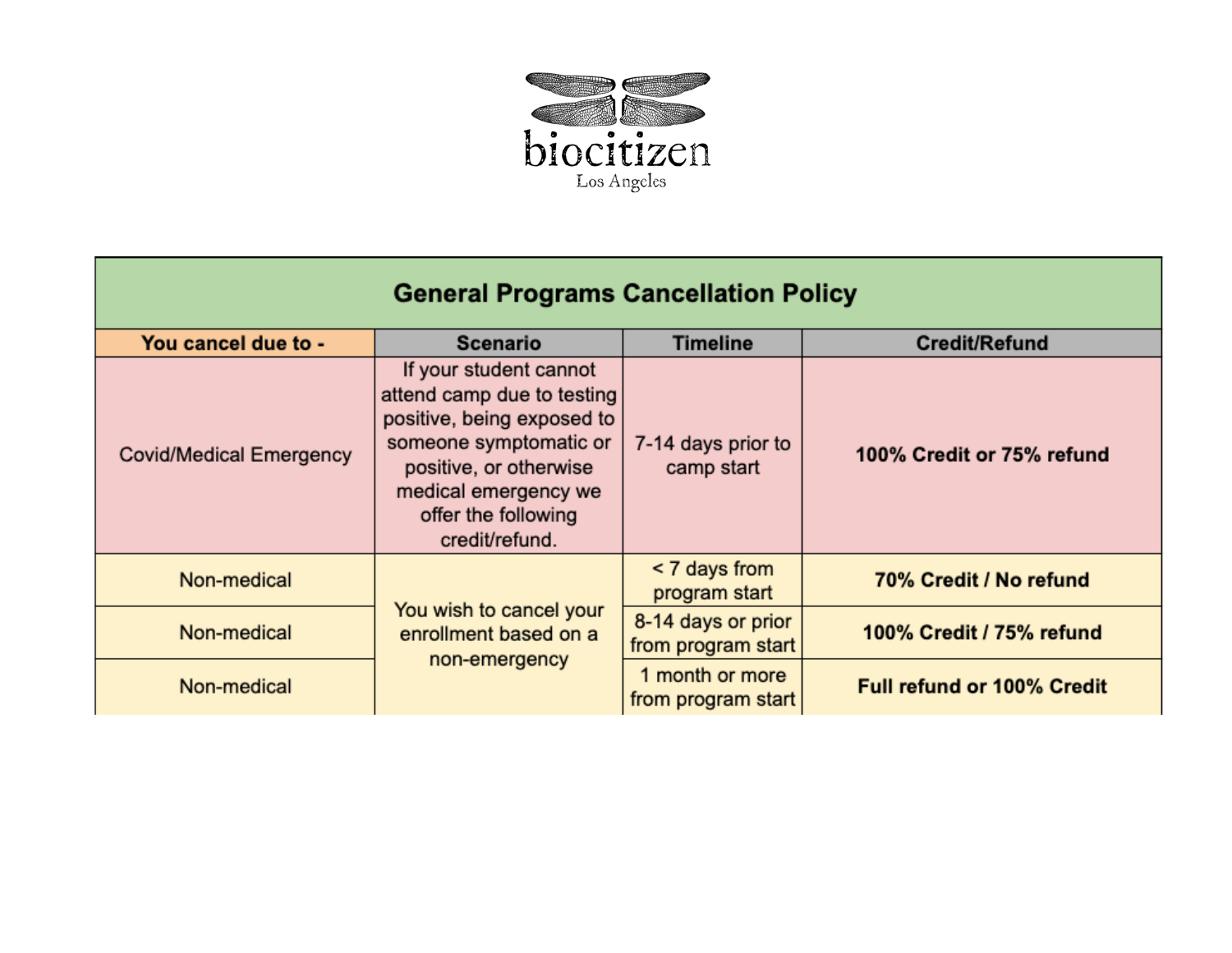

| <b>Biocitizen initiated cancellations</b>                 |                                                                                                                                                                                                                                                                                                                                                |                                                                                                                                                      |                                 |  |  |  |
|-----------------------------------------------------------|------------------------------------------------------------------------------------------------------------------------------------------------------------------------------------------------------------------------------------------------------------------------------------------------------------------------------------------------|------------------------------------------------------------------------------------------------------------------------------------------------------|---------------------------------|--|--|--|
| <b>Biocitizen cancels due to -</b>                        | <b>Scenario</b>                                                                                                                                                                                                                                                                                                                                | <b>Timeline</b>                                                                                                                                      | <b>Credit/Refund</b>            |  |  |  |
| Weather                                                   | Due to the unpredictable<br>nature of the environment,<br>we may cancel camp on<br>short notice for safety<br>reasons. Examples include<br>but not limited to; fire,<br>extreme heat, flooding, or<br>other uncontrollable natural<br>disasters. In this case<br>Biocitizen communicate with<br>a minimum of 24-hours<br>notice when possible. | 24-hour minimum<br>notice                                                                                                                            | 100% Camp Credit or 85% refund  |  |  |  |
| Student removed from<br>program for non-medical<br>reason | Per directive of lead<br>educator the presence of<br>dangerous, unsafe, or<br>unacceptable behaviors at<br>program has resulted in the<br>removal of your student<br>removed from the program                                                                                                                                                  | Lead educator will<br>reach out to<br>family/parent to<br>pick-up child and<br>remove them from<br>the program for the<br>duration of the<br>session | <b>NO REFUND</b>                |  |  |  |
| <b>Low Enrollment</b>                                     | If a specified program fails to<br>hit it's minimum # of<br>enrollment to proceed                                                                                                                                                                                                                                                              | 48-hour to 72-hour<br>minimum notice                                                                                                                 | 100% Camp Credit or 100% refund |  |  |  |